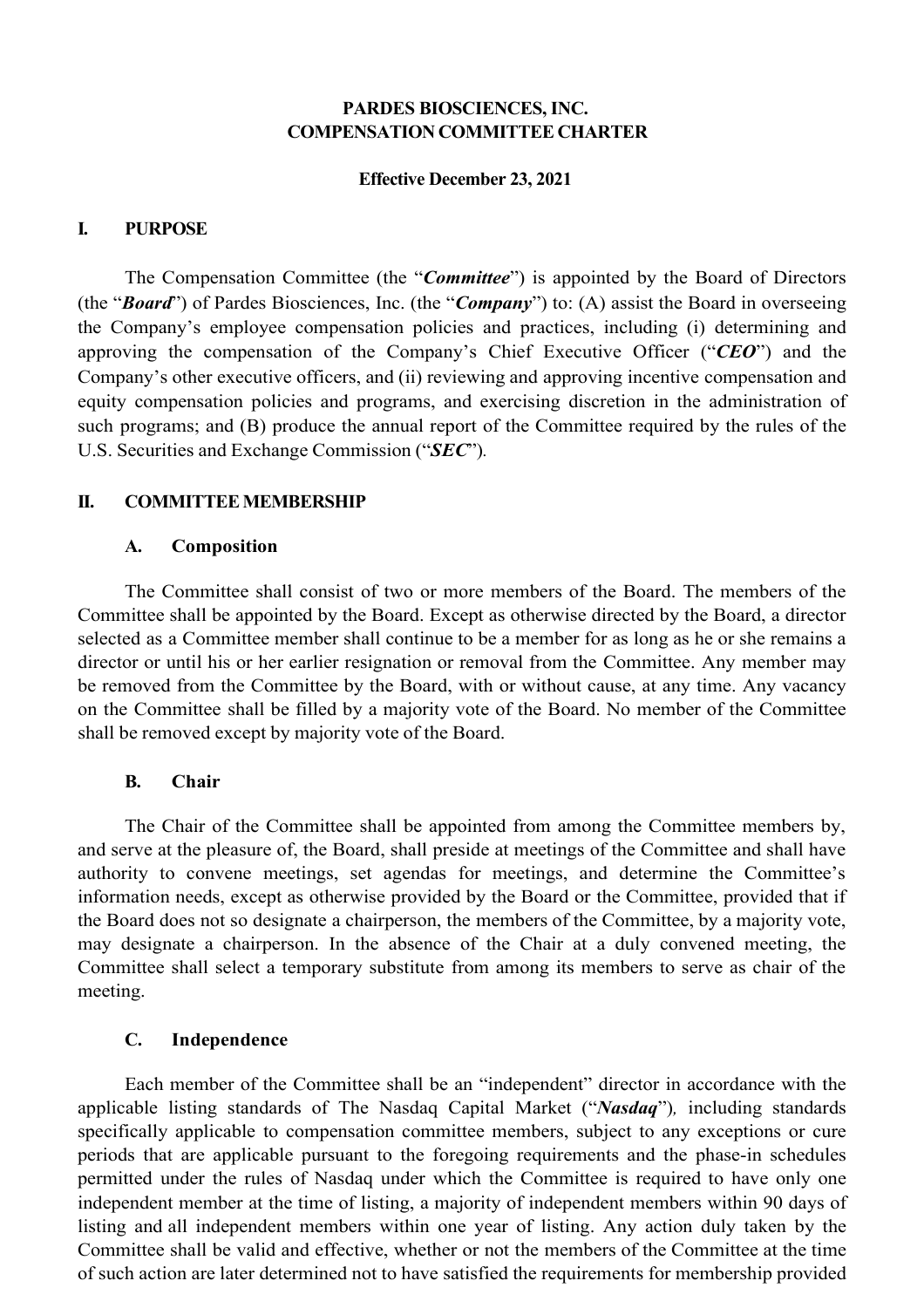herein.

## **III. AUTHORITY**

In discharging its role, the Committee is empowered to inquire into any matter that it considers appropriate to carry out its responsibilities, with access to all books, records, facilities and personnel of the Company, and, subject to the direction of the Board, the Committee is authorized and delegated the authority to act on behalf of the Board with respect to any matter necessary or appropriate to the accomplishment of its purposes.

The Committee shall have the sole discretion to retain or obtain advice from, oversee and terminate any compensation consultant, legal counsel or other adviser to the Committee and be directly responsible for the appointment, compensation and oversight of any work of such adviser retained by the Committee, and the Company will provide appropriate funding (as determined by the Committee) for the payment of reasonable compensation to any such adviser.

## **IV. COMMITTEEMEETINGS**

The Committee shall meet at least four times a year or as often as necessary to carry out its responsibilities.

The Committee shall establish its own schedule of meetings. The Committee may also act by unanimous written consent of its members.

Notice of meetings shall be given to all Committee members or may be waived, in the same manner as required for meetings of the Board. Meetings of the Committee may be held by means of conference telephone or other communications equipment by means of which all persons participating in the meeting can hear and speak with each other. A majority of the members of the Committee shall constitute a quorum for a meeting and the affirmative vote of a majority of members present at a meeting at which a quorum is present shall constitute the action of the Committee. The Committee shall otherwise establish its own rules of procedure.

#### **V. DELEGATION**

The Committee, by resolution approved by a majority of the Committee, may form and delegate any of its responsibilities to a subcommittee so long as such subcommittee is solely comprised of one or more members of the Committee and such delegation is not otherwise inconsistent with law and applicable rules and regulations of the SEC and Nasdaq.

In addition, the Committee may, by resolution approved by a majority of the Committee, delegate to management the administration of theCompany's incentive compensation and equitybased compensation plans, to the extent permitted by law and as may be permitted by such plans and subject to such rules, policies and guidelines (including limits on the aggregate awards that may be made pursuant to such delegation) as the Committee shall approve, provided that, consistent with Section VI below, the Committee shall determine and approve the awards made under such plan to any executive officer and any other member of senior management as the Committee shall designate and shall at least annually review the awards made to such other members of senior management as the Committee shall designate.

#### **VI. KEY RESPONSIBILITIES**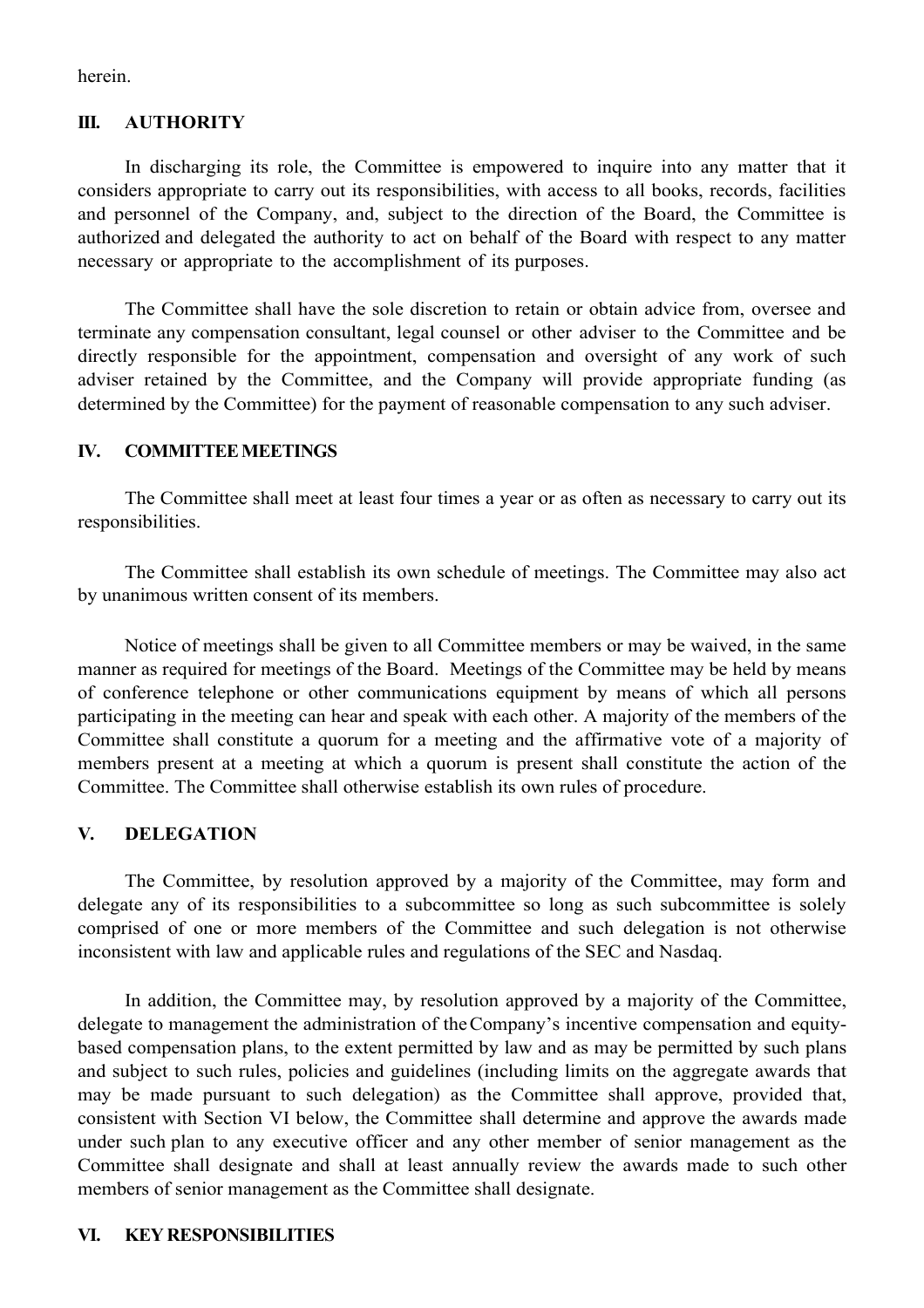The following responsibilities are set forth as a guide for fulfilling the Committee's purposes in such manner as the Committee determines is appropriate:

(a) establish and review the objectives of the Company's management compensation programs and its basic compensation policies;

(b) using the Board approved corporate goals and objectives, review and approve corporate goals and objectives relevant to the compensation of the CEO and other executive officers, including annual and long-term performance goals and objectives;

(c) review and approve, subject to such further action of the Board as the Board shall determine, any employment, compensation, benefit or severance agreement with any executive officer;

(d) evaluate at least annually the performance of the CEO and other executive officers against corporate goals and objectives including the annual performance objectives and, based on this evaluation, determine and approve, subject to such further action of the Board as the Board shall determine, the compensation (including any awards under any equity-based compensation or non-equity-based incentive compensation plan of the Company and any material perquisites) for the executive officers based on this evaluation, provided that the CEO may not be present during voting or deliberations on his or her compensation;

(e) determine and approve the compensation level (including any awards under any equity-based compensation or non-equity-based incentive compensation plan of the Company and any material perquisites) for other members of senior management of the Company as the Committee or the Board may from time to time determine to be appropriate;

(f) review at least annually the compensation of other employees as the Committee determines to be appropriate (including any awards under any equity-based compensation or nonequity-based incentive compensation plan of the Company and any material perquisites);

(g) review, on a periodic basis, the Company's management compensation programs, including any management incentive compensation plans as well as plans and policies pertaining to perquisites, to determine whether they are appropriate, properly coordinated and achieve their intended purpose(s), and recommend to the Board any appropriate modifications or new plans, programs or policies;

(h) review, approve and recommend to the Board the adoption of any equity-based compensation plan for employees of or consultants to the Company and any modification of any such plan;

(i) administer the Company's equity-based compensation plans for employees of and consultants to the Company as provided by the terms of such plans, including authorizing all awards made pursuant to such plans;

(j) review, approve and recommend to the Board the adoption of any non-equity-based incentive compensation plan for employees of or consultants to the Company and any material modification of any such plan and review at least annually the awards made pursuant to such plans;

(k) review, approve and recommend to the Board the adoption of any employee retirement plan, and other material employee benefit plan, and any material modification of any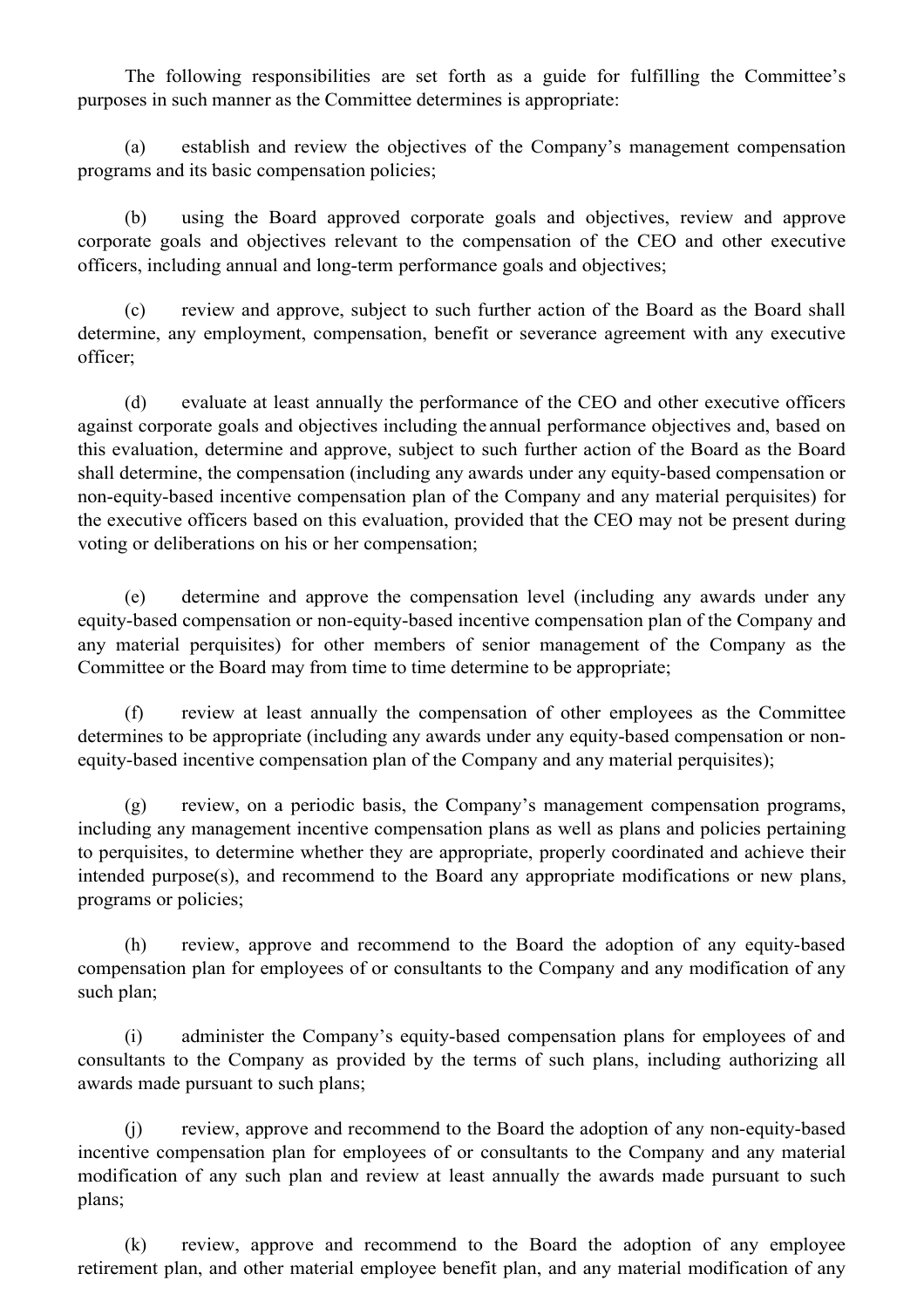such plan;

(l) review at least annually (a) the Company's compensation policies and practices for executives, management employees and employees generally to assess whether such policies and practices could lead to excessive risk-taking behavior and (b) the manner in which any risks arising out of the Company's compensation policies and practices are monitored and mitigated and adjustments necessary to address changes in the Company's risk profile;

(m) with respect to any compensation consultant who has been engaged to make determinations or recommendations on the amount or form of executive or director compensation: (i) annually, or from time to time as the Committee deems appropriate, assess whether the work of any such compensation consultant (whether retained by the compensation committee or management) has raised any conflicts of interest; and (b) review the engagement and the nature of any additional services provided by such compensation consultant to the Committee or to management, as well as all remuneration provided to such consultant;

(n) annually, or from time to time as the Committee deems appropriate and prior to retention of any advisers to the Committee, assess the independence of compensation consultants, legal and other advisers to the Committee, taking into consideration all relevant factors the Committee deems appropriate to such adviser's independence, including factors specified in the listing standards of Nasdaq;

(o) review and discuss with management the Compensation Discussion and Analysis disclosure required by SEC regulations and determine whether to recommend to the Board, as part of a report of the Committee to the Board, that such disclosure be included in the Company's Annual Report on Form 10-K and any proxy statement for the election of directors; as part of this review, the Committee shall consider the results of the most recent stockholder advisory vote on executive compensation ("say-on-pay" vote) required by Section 14A of the Exchange Act;

(p) at least every six years or more frequently as appropriate, make a recommendation to the Board regarding the frequency with which the Company will conduct a say-on-pay vote;

(q) review the form and amount of director compensation at least annually, and make recommendations thereon to the Board;

(r) oversee and monitor other compensation related policies and practices of the Company as the Board or Committee may established from time to time, including: (i) the Company's stock ownership guidelines for directors and executive officers; (ii) compliance by management with rules regarding equity-based compensation plans for employees and consultants pursuant to the terms of such plans, and the guidelines for issuance of awards as the Board or Committee may establish; and (iii) the Company's recoupment policy and procedures;

(s) oversee stockholder communications relating to executive compensation and review and make recommendations with respect to stockholder proposals related to compensation matters;

(t) conduct an annual self-evaluation of the adequacy of this charter and the performance of the Committee, including its effectiveness and compliance with this charter, and recommend to the Board such amendments of this charter as the Committee deems appropriate;

(u) report regularly to the Board on Committee findings and recommendations and any other matters the Committee deems appropriate or the Board requests, and maintain minutes or